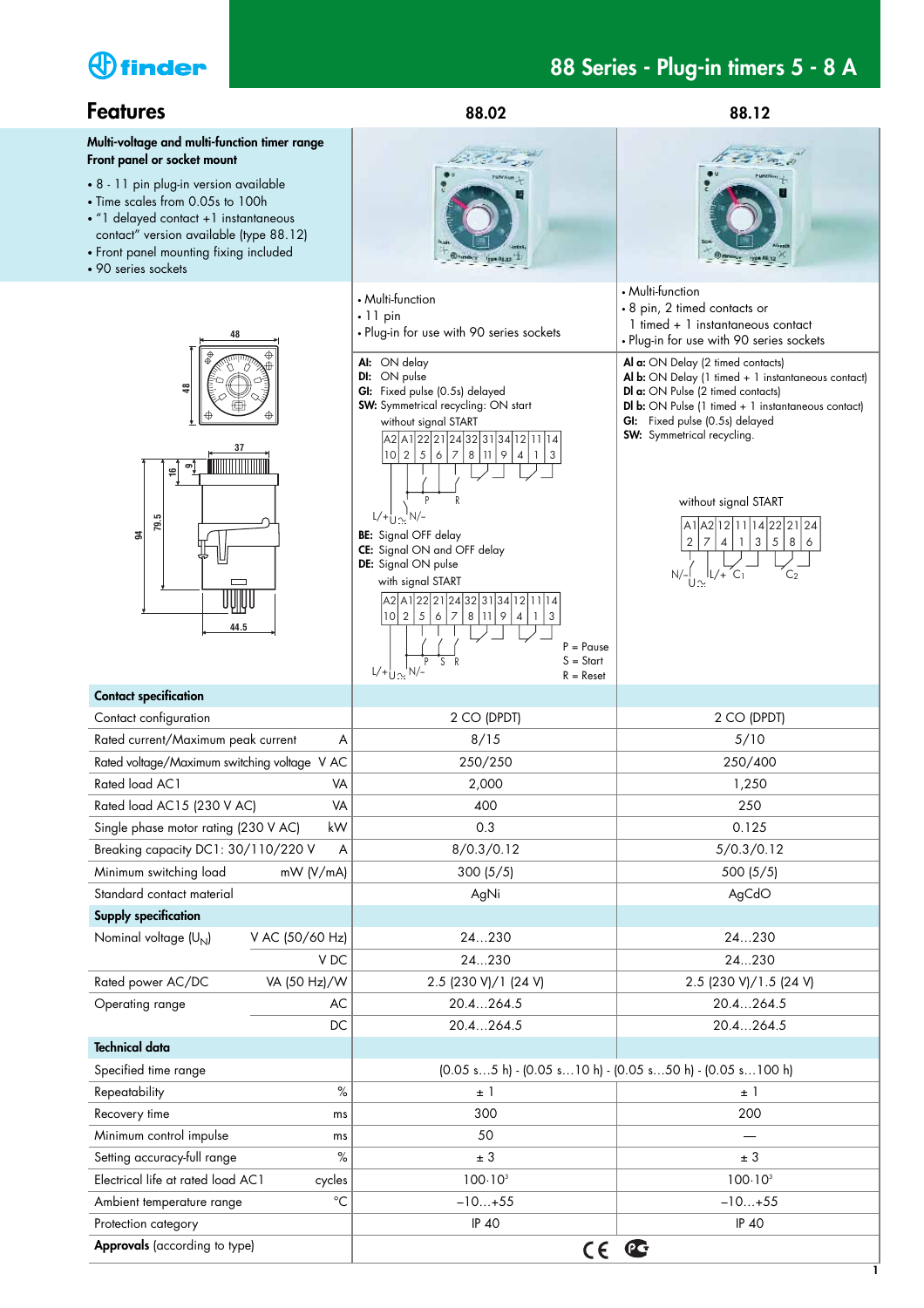

# **88 Series - Plug-in timers 5 - 8 A**

# **Ordering information**

Example: 88 series multi-function timer, 2 CO (DPDT) contact 8 A, (24…230)V AC (50/60 Hz) and (24…230)V DC supply.



 $0 = AC (50/60 Hz)/DC$ 

### **Technical data**

| <b>EMC</b> specifications                                          |                   |                    |        |
|--------------------------------------------------------------------|-------------------|--------------------|--------|
| Type of test                                                       |                   | Reference standard |        |
| Electrostatic discharge                                            | contact discharge | EN 61000-4-2       | 4 kV   |
|                                                                    | air discharge     | EN 61000-4-2       | 8 kV   |
| Radio-frequency electromagnetic field $(80 \div 1000 \text{ MHz})$ |                   | EN 61000-4-3       | 10 V/m |
| Fast transients (burst) (5-50 ns, 5 kHz) on Supply terminals       |                   | EN 61000-4-4       | $2$ kV |
| Surges (1.2/50 µs) on Supply terminals                             | common mode       | EN 61000-4-5       | $2$ kV |
|                                                                    | differential mode | EN 61000-4-5       | 1 kV   |
| Radio-frequency common mode (0.15 ÷ 80 MHz)                        |                   | EN 61000-4-6       | 3V     |
| on Supply terminals                                                |                   |                    |        |

# **Selection of: function, time scale and units**

|   |                                                   | 88.02                                                                           | 88.12                              |  |  |
|---|---------------------------------------------------|---------------------------------------------------------------------------------|------------------------------------|--|--|
|   | <b>Function selector</b>                          | AI, DI, GI, SW, BE, CE, DE                                                      | $ $ Al a, Al b, Dl a, Dl b, GI, SW |  |  |
| D | Time scale selector $\vert 0.5, 1, 5, 10 \rangle$ |                                                                                 |                                    |  |  |
|   |                                                   | $H$   Unit of time selector   s (second), min (minute), h (hour), 10h (10 hour) |                                    |  |  |

## **Time scales**

**Full scale value**

|     |            | mın        |            | x10h     |  |
|-----|------------|------------|------------|----------|--|
| 0.5 | 0.5 second | 0.5 minute | $0.5$ hour | 5 hour   |  |
|     | 1 second   | 1 minute   | 1 hour     | 10 hour  |  |
|     | 5 second   | 5 minute   | 5 hour     | 50 hour  |  |
| 10  | 10 second  | 10 minute  | 10 hour    | 100 hour |  |

NOTE: time scales and functions must be set before energising the timer.

# **LED/visual indication**

|   | $A$   Yellow LED: power ON (U)  |
|---|---------------------------------|
| В | Red LED: timing in progress (C) |
|   | $C$ Unit of time selected       |
|   | Function selected               |
|   | <b>G</b> $\mid$ Time selected   |

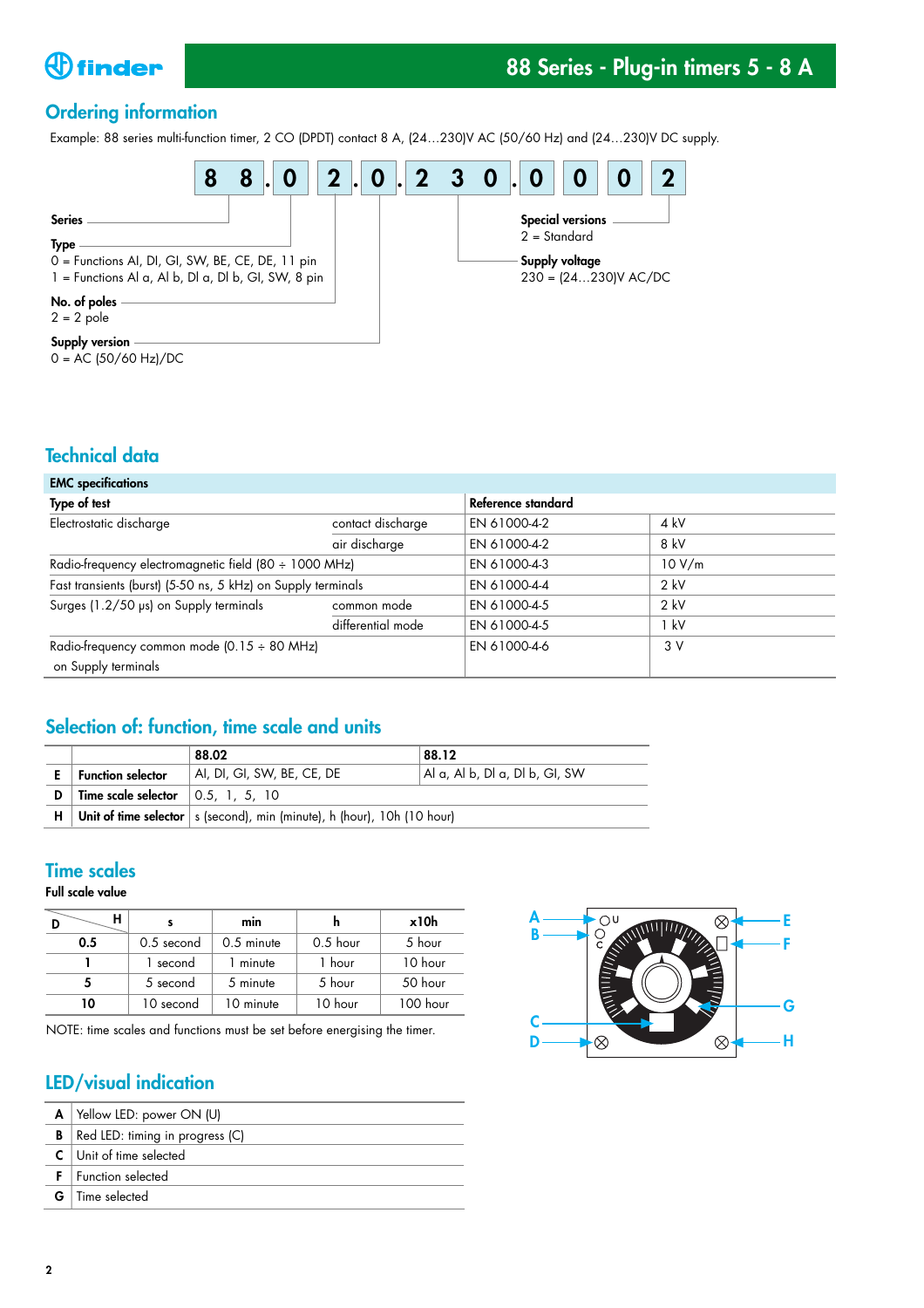# $\bigoplus$  finder

# **88 Series - Plug-in timers 5 - 8 A**

### **Functions**

| U | $=$ Supply<br>Voltage   | LED      | led   | Supply  | NO output                    | Contact                |                            |
|---|-------------------------|----------|-------|---------|------------------------------|------------------------|----------------------------|
|   |                         | (yellow) | (red) | voltage | contact                      | Open                   | Closed                     |
| S | =Signal<br>switch       |          |       | OFF     | Open                         | $x1 - x4$              | $x1 - x2$                  |
| P | $=$ Pause               |          |       | ON      | Open                         | $x1 - x4$<br>$x1 - x2$ | $x1 - x2$<br>$x$ ] - $x$ 4 |
| R | $=$ Reset               |          |       | ON      | Open (timing<br>in progress) | $x1 - x4$              | $x1 - x2$                  |
|   | $-$ = Output<br>Contact |          |       | ON      | Closed                       | $x1 - x2$              | $x1 - x4$                  |

#### **Wiring diagram Type 88.02**

P R

Լ/+¦լ <sub>∿</sub>' N/–

U









#### **(AI) ON delay.**

Apply power to timer. Output contacts transfer after preset time has elapsed. Reset occurs when power is removed.

#### **(DI) ON pulse.**

Apply power to timer. Output contacts transfer immediately. After the preset time has elapsed, contacts reset.

#### **(GI) Fixed pulse (0.5s) delayed.**

Apply power to timer. Output contacts transfer after preset time has elapsed. Reset occurs after a fixed time of 0.5s.

#### **(SW) Symmetrical recycling: ON start.**

Apply power to timer. Output contacts transfer immediately and cycle between ON and OFF for as long as power is applied. The ratio is  $1:1$  (time on = time off).

#### **(BE) Signal OFF delay.**

Power is permenently applied to the timer.

The output contacts transfer immediately on closure of the Signal Switch (S). Opening the Signal Switch initiates the preset delay, after which time the output contacts reset.

#### **(CE) Signal ON and OFF delay.**

Power is permenently applied to the timer.

Closing the Signal Switch (S) initiates the preset delay, after which time the output contacts transfer. Opening the Signal switch initiates the same preset delay, after which time the output contacts reset.

#### **(DE) Signal ON pulse.**

Power is permenently applied to the timer.

On momentary or maintained closure of Signal Switch (S), the output contacts transfer, and remain so for the duration of the preset delay, after which they reset.

#### **RESET (R)**

A momentary closure of the reset switch (2-7) will reset the timer. Longer term closure of the reset switch will hold the timer in the reset state. This is applicable for all functions.

#### **PAUSE (P)**

Closure of the pause switch (2-5) will immediately halt the timing process, but the elapsed time will be retained, and the current state of the output contacts will be maintained.

On opening of the pause switch, timing resumes from the retained value. This is applicable for all functions.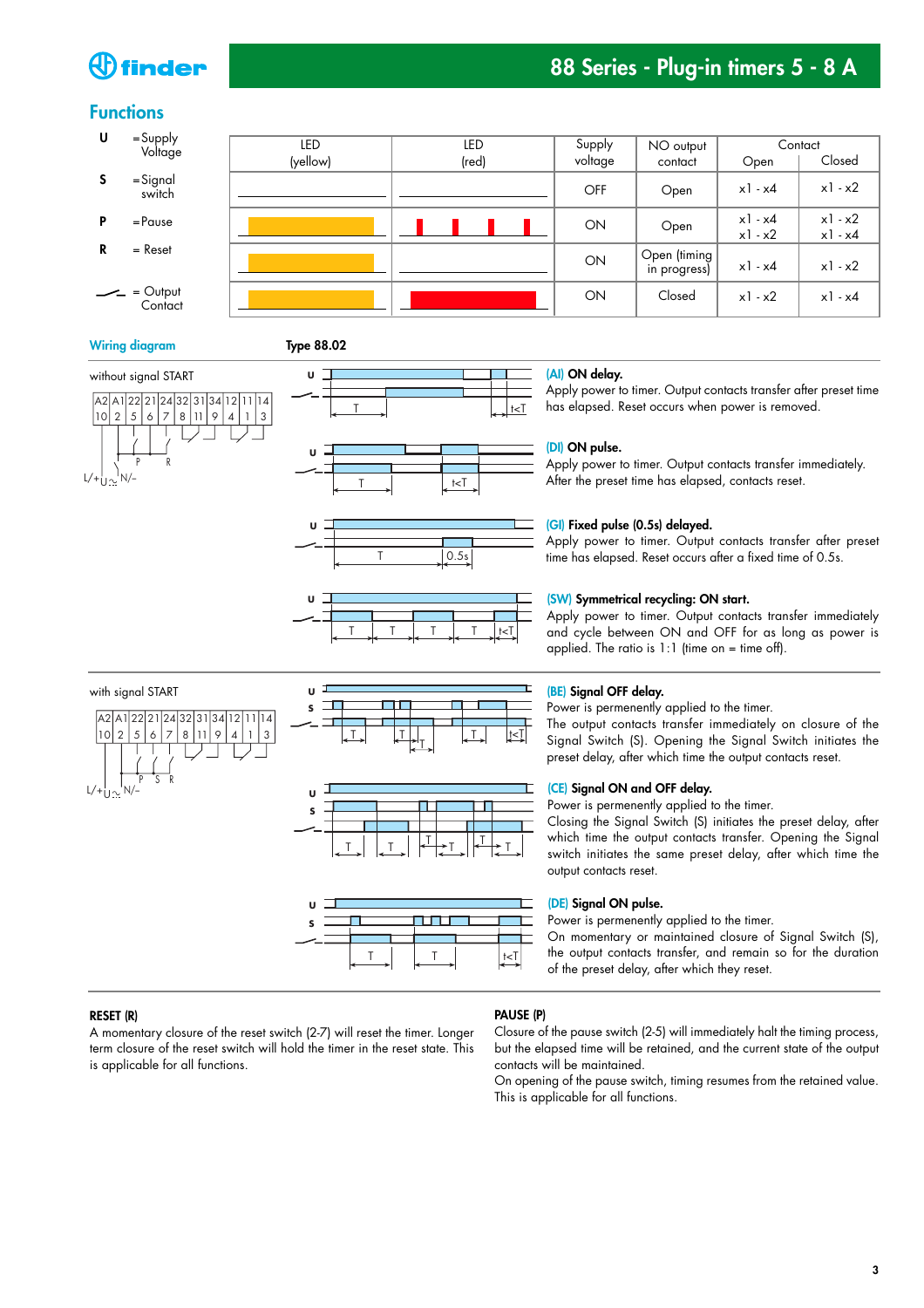

### **Functions**

#### **Wiring diagram Type 88.12**

without signal START















#### **(Al a) ON Delay (2 timed contacts).**

Apply power to timer.

Contacts ( $C_1$  and  $C_2$ ) transfer after preset time has elasped. Reset occurs when power is removed.

### **(Al b) ON Delay**

#### **(1 timed contact + 1 instantaneous contact).**

Apply power to timer. Output contact  $(C_1)$  transfers immediately. Contact  $(C_2)$  transfers after the preset time has elasped. Reset occurs when power is removed.

#### **(Dl a) ON pulse (2 timed contacts).**

Apply power to timer.

Output contacts  $(C_1$  and  $C_2$ ) transfer immediately. After preset time has elasped, the contacts reset.

#### **(Dl b) ON pulse (1 timed contact + 1 instantaneous contact).**

Apply powert to timer. Output contacts  $(C_1$  and  $C_2$ ) transfer immediately. After preset time has elasped, the contact  $(C_2)$ resets. Contact  $(C_1)$  resets when power is removed.

#### **(GI) Fixed pulse (0.5s) delayed.**

Apply power to timer. Output contacts transfer after preset time has elapsed. Reset occurs after a fixed time of 0.5s.

#### **(SW) Symmetrical recycling.**

Apply power to timer. Output contacts transfer immediately and cycle between ON and OFF for as long as power is applied. The ratio is  $1:1$  (time on = time off).